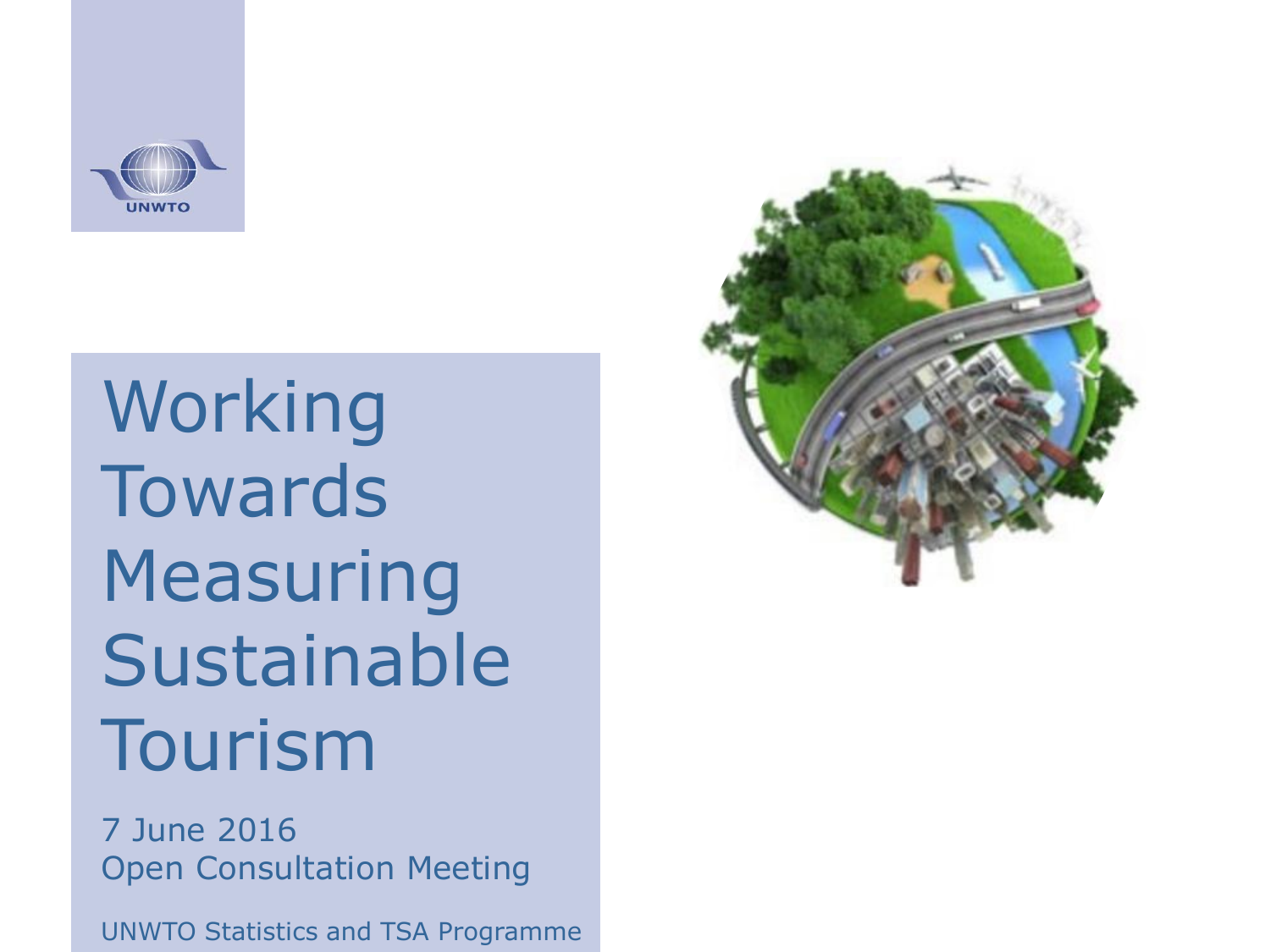### Introduction



**LON**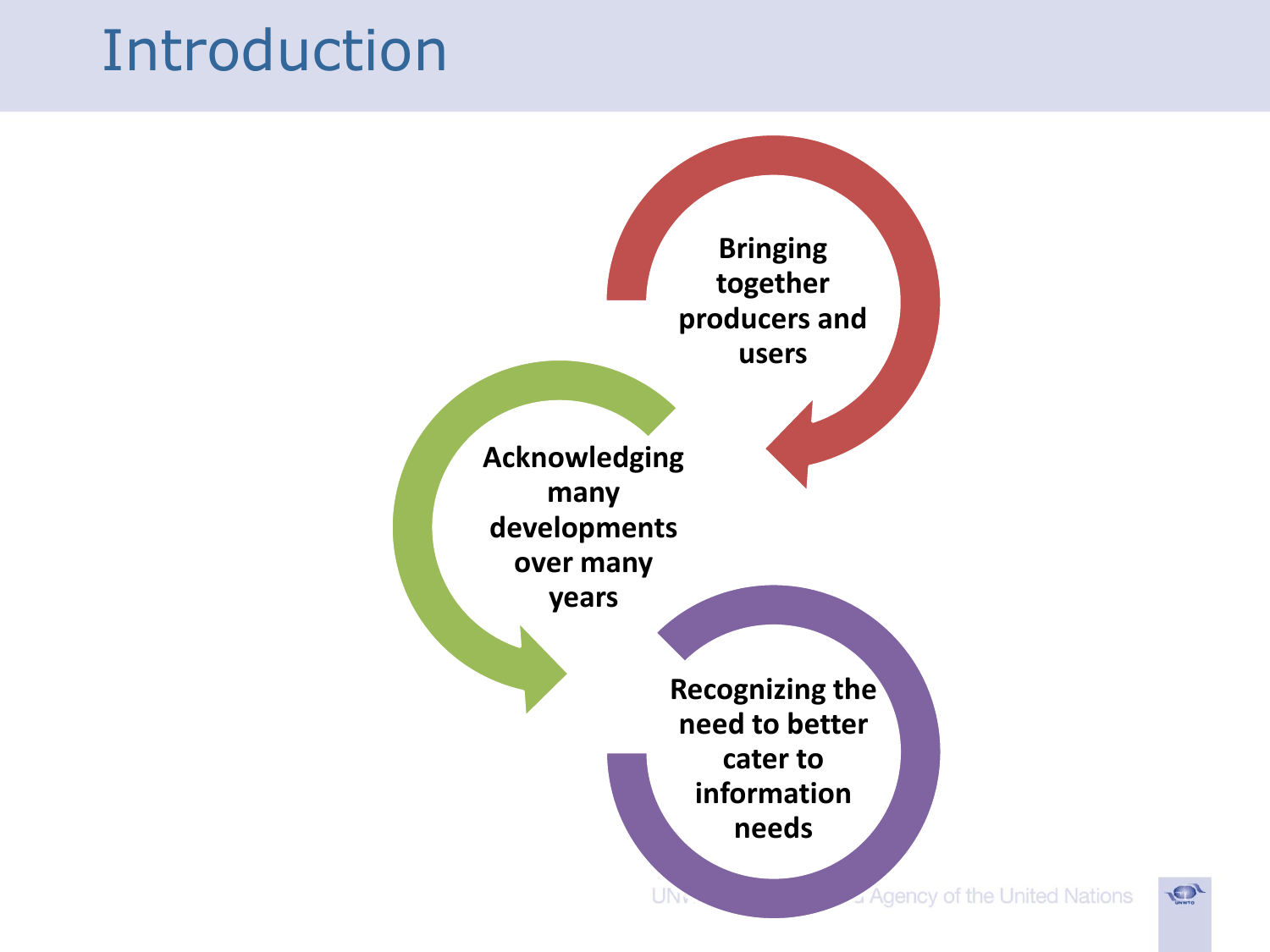

#### Statistical framework to support more holistic understanding of tourism



O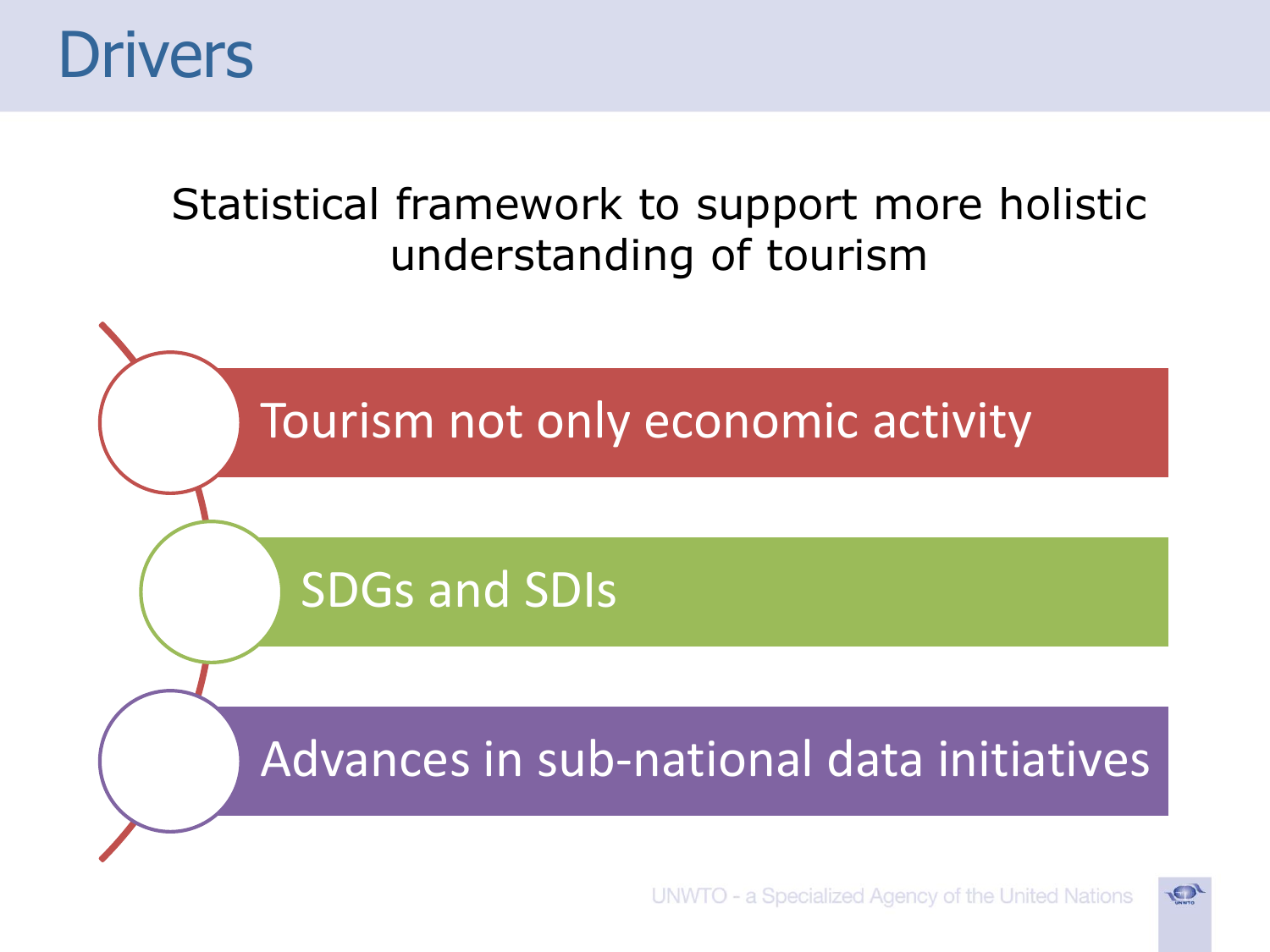# MST statistical framework

- SEEA: integrated environment & economic statistics
	- Physical flows: water, energy, emissions, waste
	- Stock (depletion) of resources: water, land, fish, timber
	- Expenditures on the environment
	- Ecosystems condition & services (ie spatially-based data accounts)
- TSA: integrated tourism & economic statistics
	- Inbound, domestic, outbound consumption
	- Production by tourism industries
	- GVA, GDP
	- **Employment**
- **Observatories**
- **INRouTe**

• …

• Indicator initiatives

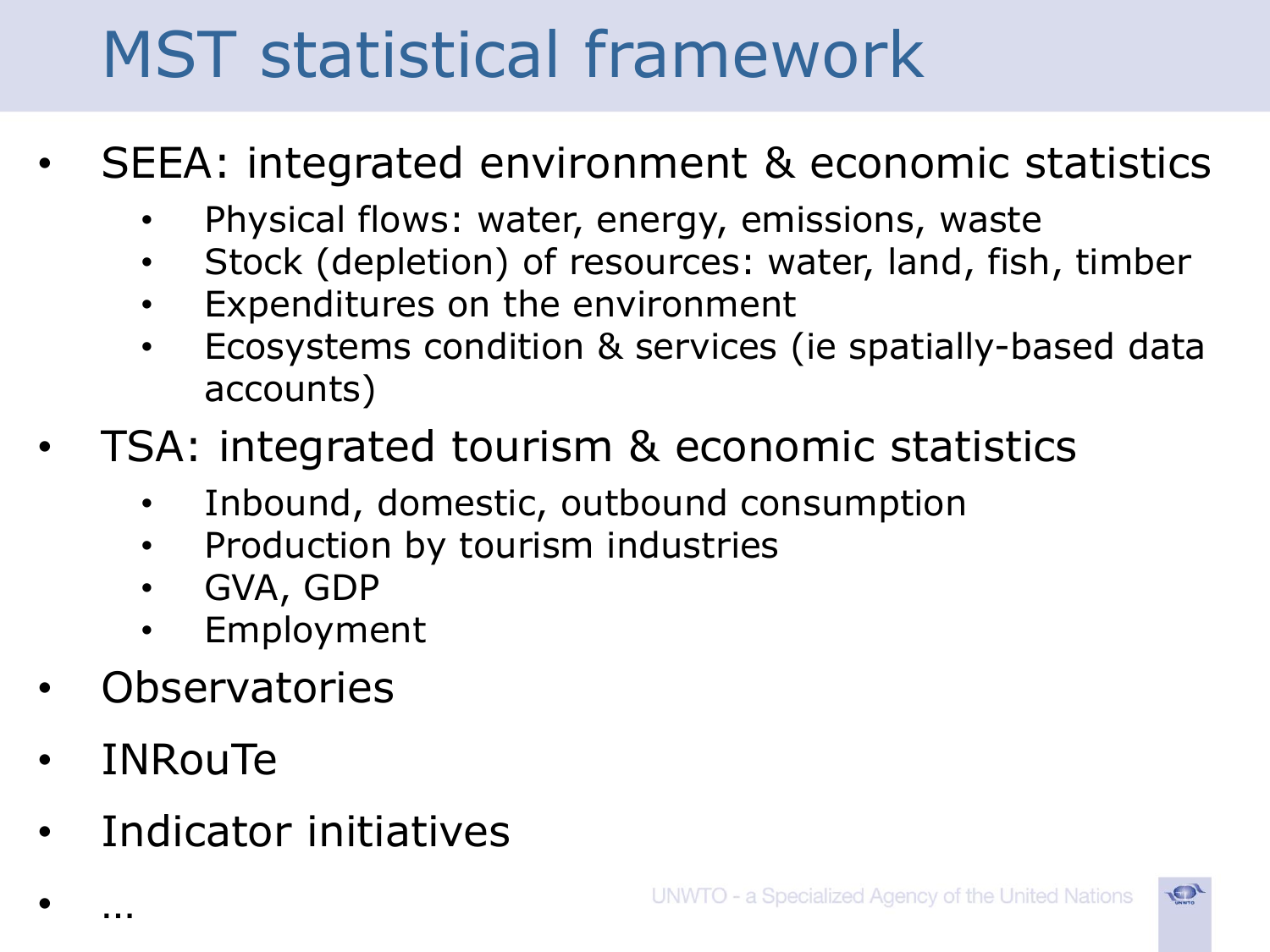## Some benefits of a statistical framework

- Comparability, thanks to consistent definitions and common classifications
	- This doesn't mean each country/destination should collect the same data variables!
- Striving for consistency b/w sub-national and national level data
	- Aligned policy across jurisdiccional levels
- Opportunities to streamline, focus and sustain data collection
- Common language

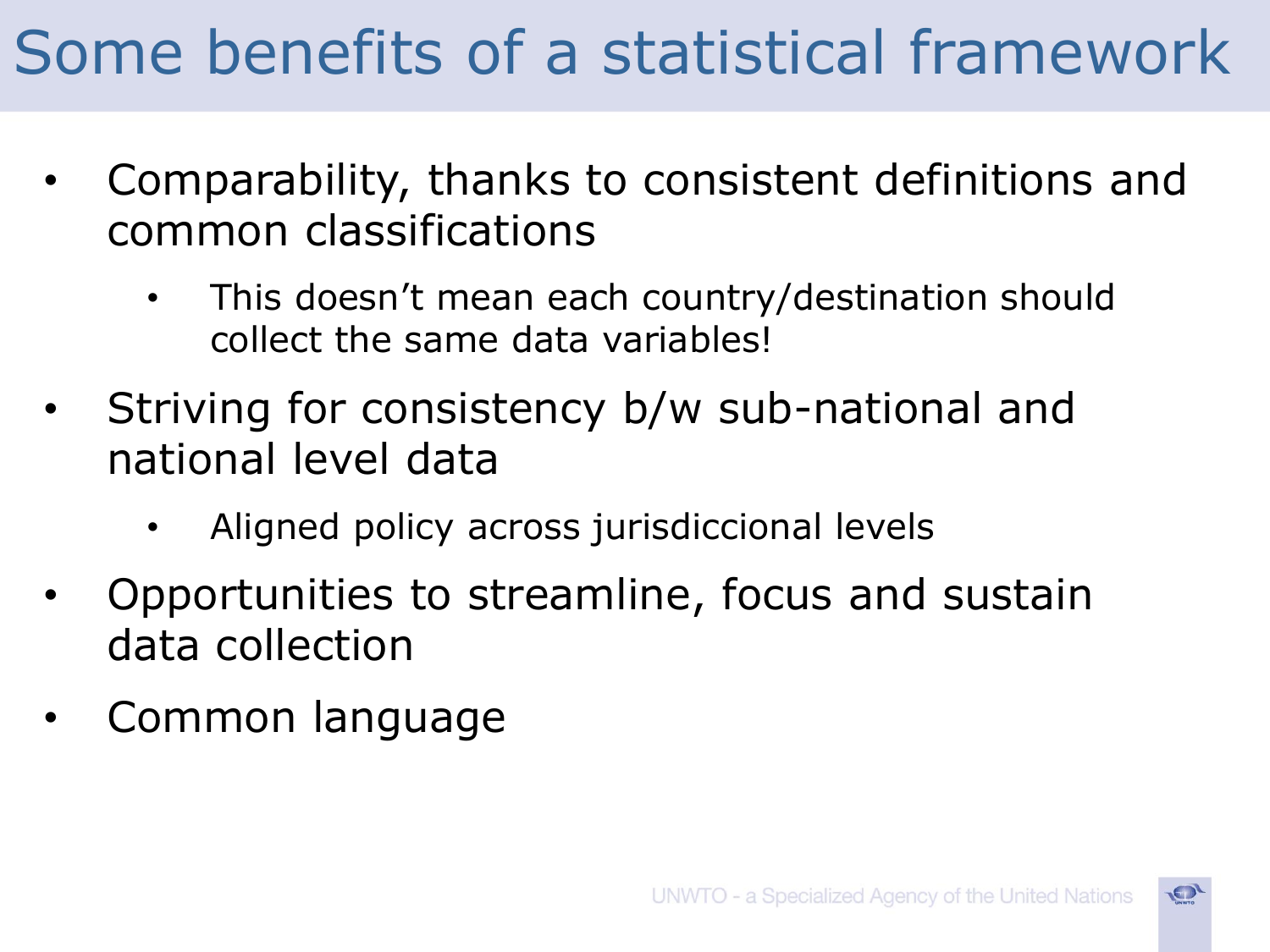# Next steps



- UNSD/UNWTO Expert Group on MST
- International Conference on Tourism Statistics 2017
- Looking forward to your ideas, suggestions and inputs!

 $\bullet$